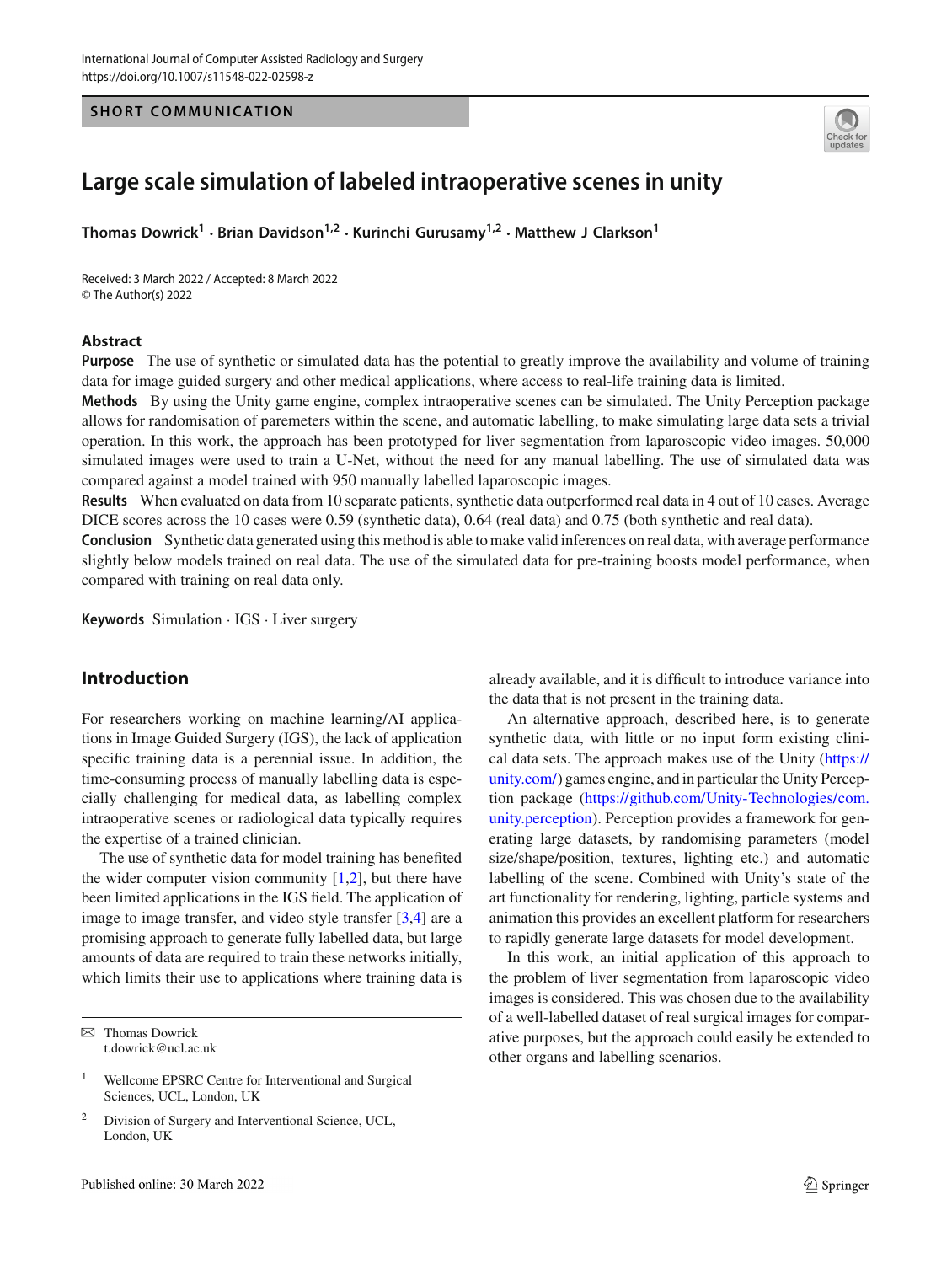

**Fig. 1** Texture generation process. A sample patch is cropped from a relevant image (Source: Wikipedia), converted to a tileable pattern and a normal map generated. Texture variety is increased further by randomisation of RGB parameters at simulation time

<span id="page-1-0"></span>

**Fig. 2** Sample synthetic data and liver segmentation

<span id="page-1-1"></span>

**Fig. 3** Normal, depth and contour labels can be generated in Unity

# **Method**

A Unity scene was created to mimic a simplified intraoperative view of the liver, comprising a liver model, layer of fat surrounding the liver, a laparascopic tool and a Unity spot light to represent the scope light source, all enclosed within a torso shaped background surface.

To demonstrate that suitable data can be generated without requiring application specific training data to act as a starting point, all models and textures used for simulation were acquired from online stores/repositores.

A liver model, complete with 8k textures was purchased from the TurboSquid model store [\(https://www.turbosquid.](https://www.turbosquid.com) [com\)](https://www.turbosquid.com). All other models were created using 3D primitives in Unity/Blender.

Additional textures for the liver, fat and background were either sourced from existing texture libraries [\(https://www.](https://www.texturecan.com/) [texturecan.com/\)](https://www.texturecan.com/) or synthesised from relevant images to create a tileable pattern (Fig. [1\)](#page-1-0). Where normal maps were not available for textures, these were generated using Crazy-Bump.

The following parameters were randomly varied during simulation—liver texture and normal map; tiling and RGB offset of liver texture; background texture and normal map; position of laparoscopic tool; intensity (500–1500), range (0.75–1.25) and outer angle (50–90) of spot light; camera position and orientation within the torso, distortion (0–0.65)

<span id="page-1-3"></span><span id="page-1-2"></span>**Table 1** Mean DICE score per patient, for the three training scenarios

|  |  |  |  |  |  | P11 P12 P13 P14 P15 P16 P17 P18 P19 P20                     |  |  | Mean |  |
|--|--|--|--|--|--|-------------------------------------------------------------|--|--|------|--|
|  |  |  |  |  |  | Syn 0.74 0.75 0.70 0.56 0.83 0.71 0.32 0.37 0.32 0.57 0.59  |  |  |      |  |
|  |  |  |  |  |  | Real 0.85 0.91 0.91 0.68 0.68 0.48 0.51 0.64 0.22 0.53 0.64 |  |  |      |  |
|  |  |  |  |  |  | Both 0.87 0.92 0.92 0.78 0.88 0.79 0.56 0.69 0.38 0.75 0.75 |  |  |      |  |

Bold indicates the highest DICE score, between Synthetic and Real data